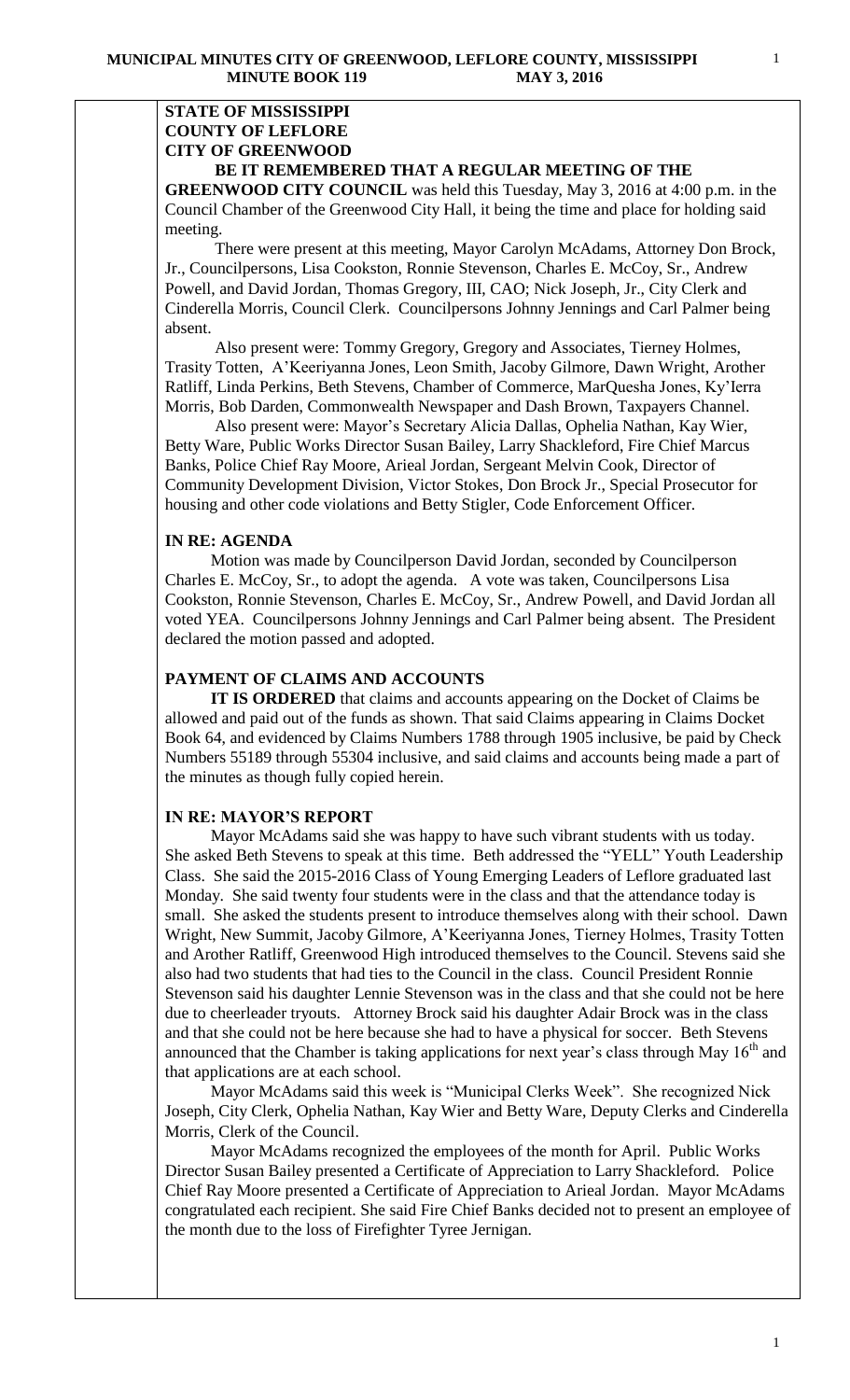Fire Chief Marcus Banks stated that they have had a series of grief counseling for his department. He expressed special thanks to Greenville, Grenada, Columbus and Starkville Fire Departments. He said Columbus Fire Department served as honor guard and that Greenville and Grenada Fire Departments manned the stations so all Firefighters could attend the funeral of Firefighter Tyree Jernigan. Banks said this is a very difficult time for his department. He thanked Police Chief Ray Moore and his department and the Leflore County Fire Department. He also thanked the Mayor and Council for their support.

Councilperson Johnny Jennings enters the meeting at this time.

 Mayor McAdams advised Council that tomorrow MVSU will be on line with the new waste water treatment plant. She said this was good for Valley because it gets them out of the sewer business. She said that the city will be able to treat their sewage and that it will bring revenue to the city.

 Mayor McAdams said Willis Engineering will take bids on May 12, 2016 for the city's streetscape project which will run from Front Street to Johnson Street.

 Mayor McAdams announced that on May 10, 2016 the City will be having a Blood Drive Donation from 8:00 a.m. until 1:00 p.m. in the City's Parking Lot on the Corner of Washington Street. She said donors will receive a t-shirt and that they must bring ID.

 Councilperson Jordan said he saw Leon Smith, a member of Stranger Home Missionary Church in attendance. He said Mr. Smith was not on the agenda and that he had talked to him regarding the street in front of the church. Jordan said there is a hole in the street in front of the church that needs to be repaired. Susan Bailey said she would look at this matter.

| <b>IN RE: PUBLIC AGENDA</b>         |
|-------------------------------------|
| IN RE: DILAPIDATED HOUSING          |
| <b>RESOLUTION ADJUDGING</b>         |
| <b>PROPERTY NOT TO BE A MENACE</b>  |
| TO THE PUBLIC HEALTH AND            |
| <b>SAFETY AND DISMISSING ACTION</b> |
| Carolyn Morris                      |
| 413 Nichols Avenue                  |
|                                     |

**RESOLUTION ADJUDGING PROPERTY TO BE A MENACE TO THE PUBLIC HEALTH AND SAFETY** Robert Meeks 313 and 315 Ash Street - Tabled until June 7, 2016

**RESOLUTION ADJUDGING PROPERTY TO BE A MENACE TO THE PUBLIC HEALTH AND SAFETY** Larry "Blue" Neal 522 Broad Street - Adopted Unanimously

**RESOLUTION ADJUDGING PROPERTY TO BE A MENACE TO THE PUBLIC HEALTH AND SAFETY** Bank of Kilmichael 204 Highway 7 South **- Adopted Unanimously** 

**RESOLUTION ADJUDGING PROPERTY NOT TO BE A MENACE TO THE PUBLIC HEALTH AND SAFETY AND DISMISSING ACTION** Jerlene Cornwall 321 McCain Street - Adopted Unanimously

- Adopted Unanimously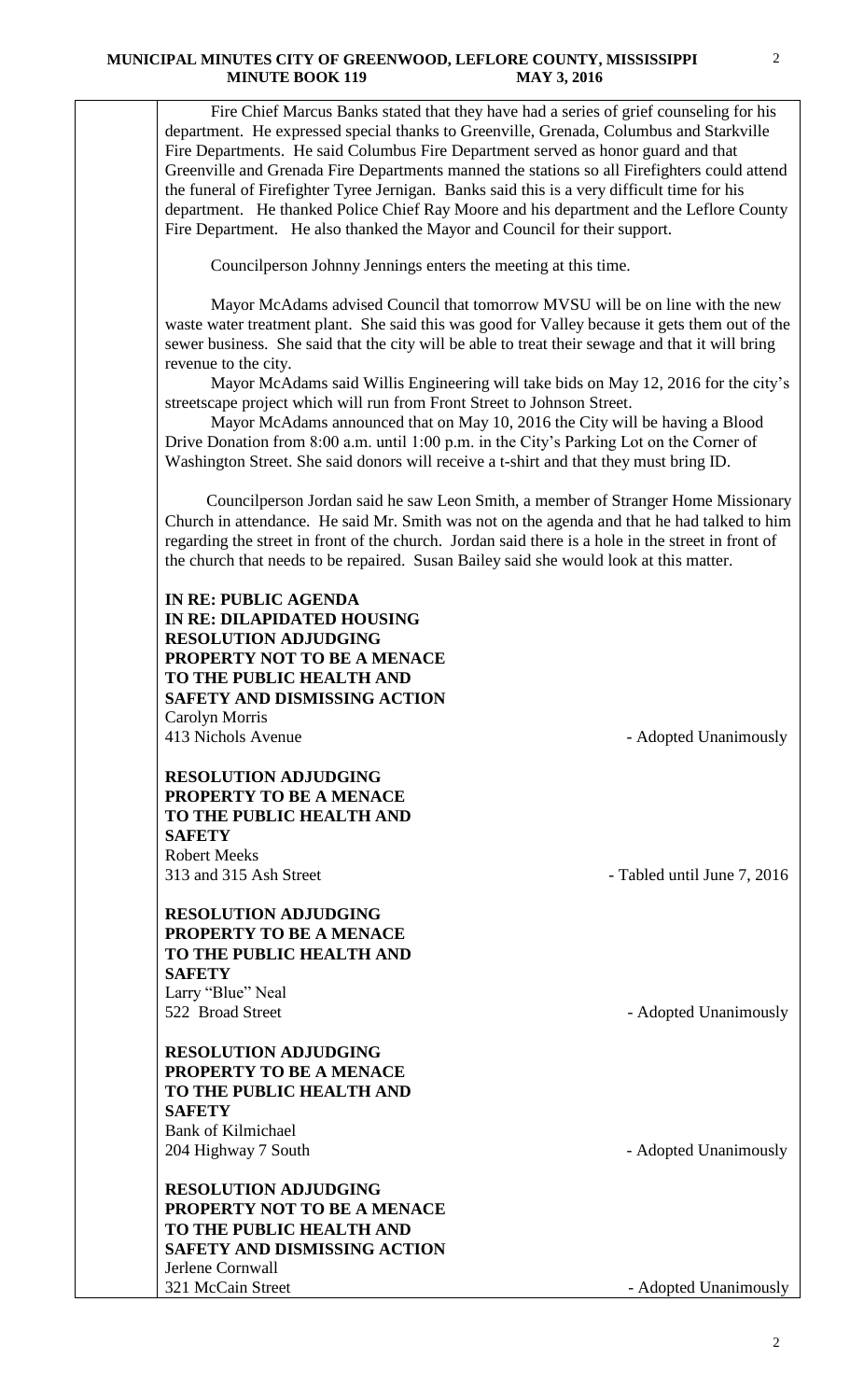# **RESOLUTION ADJUDGING PROPERTY TO BE A MENACE TO THE PUBLIC HEALTH AND SAFETY** Squire Title Service, LLC Wallace Van Meter, Jr. Stroud's Alley **- Tabled until June 7, 2016** Ernest Johnson addressed the Council regarding the properties at 207 W. Henry Street and 701 – 713 Rear Fulton Street. He said he needed a little more time to clean the properties up. Councilperson Andrew Powell agreed to give Johnson more time. **RESOLUTION ADJUDGING PROPERTY TO BE A MENACE TO THE PUBLIC HEALTH AND SAFETY** Viking Investments, LLC Wallace Van Meter, Jr. 207 West Henry Street **- Tabled until June 7, 2016 RESOLUTION ADJUDGING PROPERTY TO BE A MENACE TO THE PUBLIC HEALTH AND SAFETY** Viking Investments, LLC Wallace Van Meter, Jr. 701, 707, 709 and 709 Rear, 711 and 711 Rear and 713 Rear Fulton Street - Tabled until June 7, 2016 **RESOLUTION ADJUDGING PROPERTY TO BE A MENACE TO THE PUBLIC HEALTH AND SAFETY** Greenwood Housing, I, L.P. 313, 315 & 317 West Gibbs 206, 300, 302, 304, 306, 308, 310, 314 Palace 807 Cotton Street 806 Fulton Street - Adopted Unanimously **RESOLUTION ADJUDGING PROPERTY TO BE A MENACE TO THE PUBLIC HEALTH AND SAFETY** Viking Investments, LLC Wallace Van Meter, Jr. 608 Montjoy Street - Tabled until June 7, 2016 **RESOLUTION ADJUDGING PROPERTY NOT TO BE A MENACE TO THE PUBLIC HEALTH AND SAFETY AND DISMISSING ACTION** Pemberton Mortgage & Investments, LLC 604 Rear Mississippi Avenue - Adopted Unanimously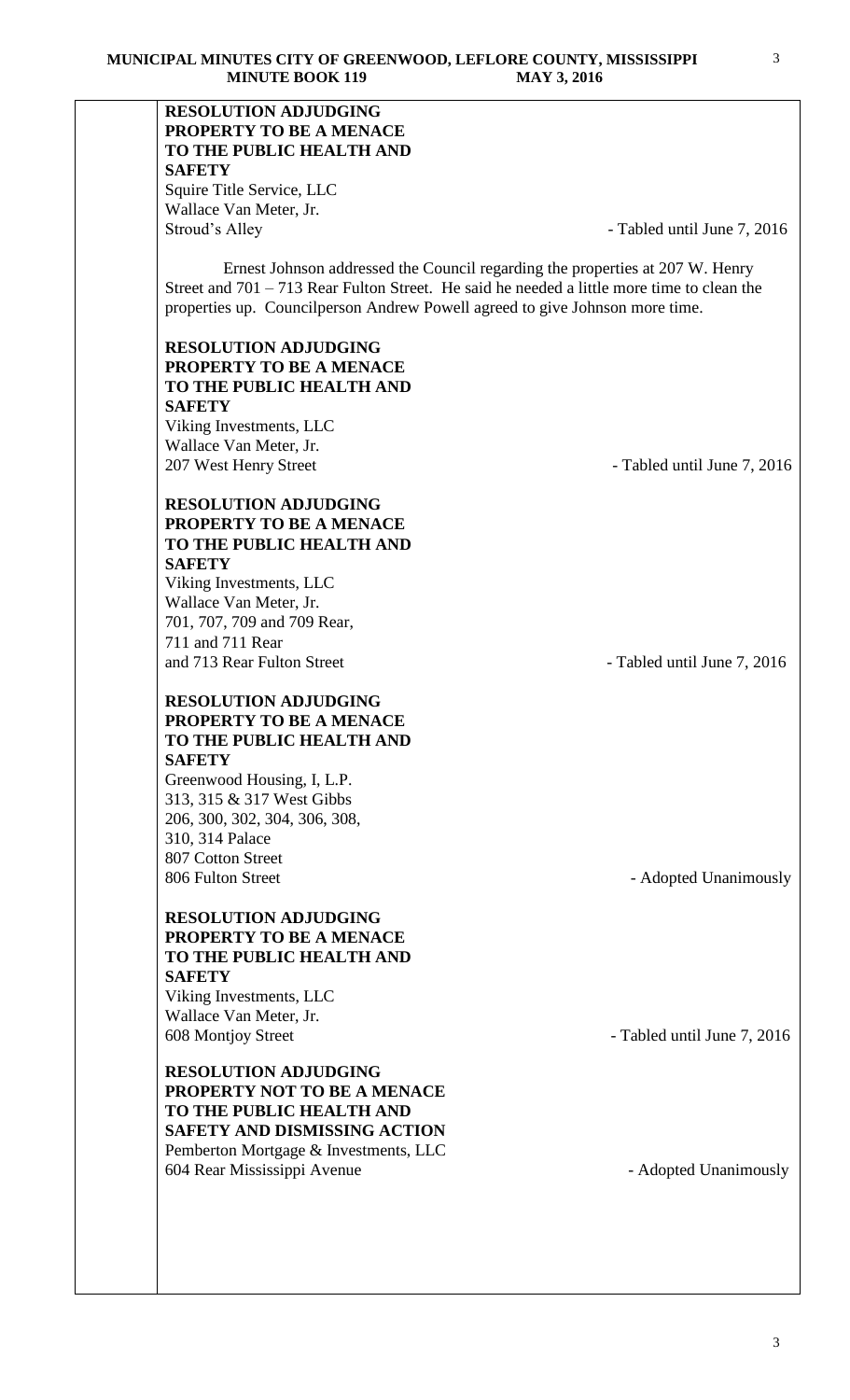| <b>RESOLUTION ADJUDGING</b>             |                       |
|-----------------------------------------|-----------------------|
| PROPERTY TO BE A MENACE                 |                       |
| TO THE PUBLIC HEALTH AND                |                       |
| <b>SAFETY</b>                           |                       |
| Gloria Fair and Willie Berry, Jr.       |                       |
| 1405 Leflore Avenue                     | - Adopted Unanimously |
|                                         |                       |
| <b>RESOLUTION SETTING HEARING</b>       |                       |
| AND AUTHORIZING ISSUANCE OF             |                       |
| <b>NOTICE</b>                           |                       |
|                                         |                       |
| Mary Alice Buckner Williams             |                       |
| <b>Annie Beatrice Buckner Williams</b>  |                       |
| and Willie Louis Buckner                |                       |
| 431 Ash Street                          | - Adopted Unanimously |
|                                         |                       |
| <b>RESOLUTION SETTING HEARING</b>       |                       |
| AND AUTHORIZING ISSUANCE OF             |                       |
| <b>NOTICE</b>                           |                       |
| Charles A. Carter, Jr.                  |                       |
| 208 Young Street                        | - Adopted Unanimously |
|                                         |                       |
| <b>RESOLUTION SETTING HEARING</b>       |                       |
| AND AUTHORIZING ISSUANCE OF             |                       |
| <b>NOTICE</b>                           |                       |
| <b>NDAEE</b> Properties, LLC            |                       |
| <b>307 East Market Street</b>           | - Adopted Unanimously |
|                                         |                       |
| <b>RESOLUTION SETTING HEARING</b>       |                       |
|                                         |                       |
| AND AUTHORIZING ISSUANCE OF             |                       |
| <b>NOTICE</b>                           |                       |
| <b>Brian Paul</b>                       |                       |
| 401/403 Avenue A                        | - Adopted Unanimously |
|                                         |                       |
| <b>RESOLUTION SETTING HEARING</b>       |                       |
| AND AUTHORIZING ISSUANCE OF             |                       |
| <b>NOTICE</b>                           |                       |
| <b>Brian Paul</b>                       |                       |
| 415 Avenue A                            | - Adopted Unanimously |
|                                         |                       |
| <b>RESOLUTION SETTING HEARING</b>       |                       |
| AND AUTHORIZING ISSUANCE OF             |                       |
| <b>NOTICE</b>                           |                       |
| <b>Brian Paul</b>                       |                       |
| 123 Longino                             | - Adopted Unanimously |
|                                         |                       |
| <b>RESOLUTION SETTING HEARING</b>       |                       |
| AND AUTHORIZING ISSUANCE OF             |                       |
| <b>NOTICE</b>                           |                       |
| Unknown heirs of Ruth Wilhite, Deceased |                       |
|                                         |                       |
| 422 Kinney Street                       | - Adopted Unanimously |
|                                         |                       |
| <b>RESOLUTION SETTING HEARING</b>       |                       |
| AND AUTHORIZING ISSUANCE OF             |                       |
| <b>NOTICE</b>                           |                       |
| Minnie Fox Richter Estate               |                       |
| 616 Broad Street                        | - Adopted Unanimously |
|                                         |                       |
|                                         |                       |
|                                         |                       |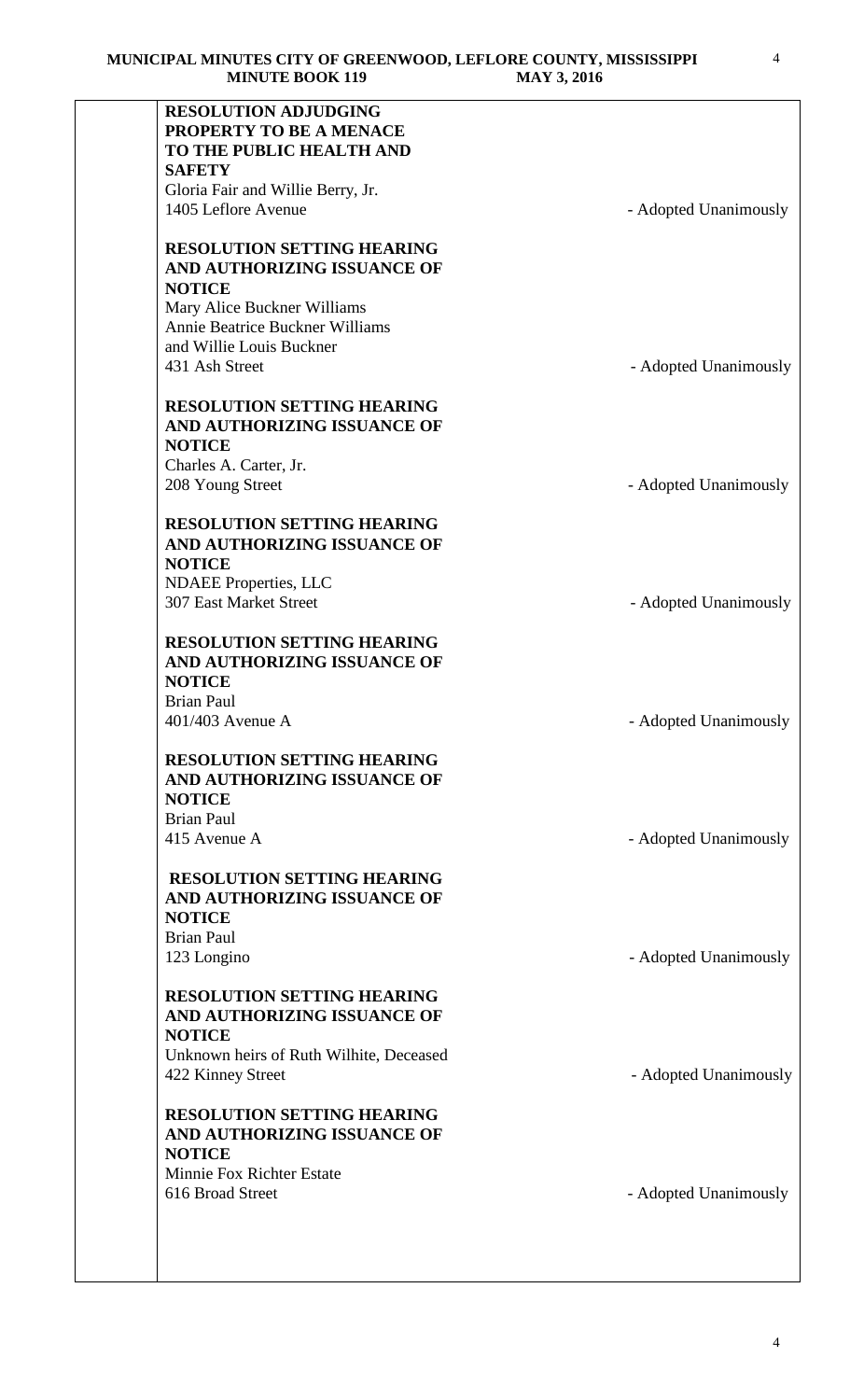| <b>RESOLUTION SETTING HEARING</b>  |                       |
|------------------------------------|-----------------------|
| AND AUTHORIZING ISSUANCE OF        |                       |
| <b>NOTICE</b>                      |                       |
| Pearlie Silas Harvey               |                       |
| c/o Linda R. Whirl                 |                       |
| 409 Avenue F                       | - Adopted Unanimously |
| <b>RESOLUTION SETTING HEARING</b>  |                       |
| AND AUTHORIZING ISSUANCE OF        |                       |
|                                    |                       |
| <b>NOTICE</b>                      |                       |
| Clevira Williams                   |                       |
| 403 West Scott Street              | - Adopted Unanimously |
| <b>RESOLUTION SETTING HEARING</b>  |                       |
| AND AUTHORIZING ISSUANCE OF        |                       |
| <b>NOTICE</b>                      |                       |
| <b>Irene Stewart</b>               |                       |
| <b>Michael Stewart</b>             |                       |
| 114 Noel Street                    | - Adopted Unanimously |
|                                    |                       |
| <b>RESOLUTION SETTING HEARING</b>  |                       |
| AND AUTHORIZING ISSUANCE OF        |                       |
| <b>NOTICE</b>                      |                       |
| Robert McQueen                     |                       |
| c/o Dedric Rose                    |                       |
| 1212 South Boulevard               | - Adopted Unanimously |
|                                    |                       |
| <b>RESOLUTION SETTING HEARING</b>  |                       |
| AND AUTHORIZING ISSUANCE OF        |                       |
| <b>NOTICE</b>                      |                       |
| Alberta Jones                      |                       |
| 303 Young Street                   | - Adopted Unanimously |
|                                    |                       |
| <b>RESOLUTION SETTING HEARING</b>  |                       |
| AND AUTHORIZING ISSUANCE OF        |                       |
| <b>NOTICE</b>                      |                       |
| Glenn D. Jackson                   |                       |
| 301 Young Street                   | - Adopted Unanimously |
|                                    |                       |
| <b>RESOLUTION SETTING HEARING</b>  |                       |
| AND AUTHORIZING ISSUANCE OF        |                       |
| <b>NOTICE</b>                      |                       |
| Michael Ko                         |                       |
| 1803/1805 Strong Avenue            | - Adopted Unanimously |
|                                    |                       |
| <b>RESOLUTION SETTING HEARING</b>  |                       |
| AND AUTHORIZING ISSUANCE OF        |                       |
| <b>NOTICE</b>                      |                       |
| Linda Cunningham                   |                       |
| 308 Ferguson Street                | - Adopted Unanimously |
| <b>RESOLUTION SETTING HEARING</b>  |                       |
| AND AUTHORIZING ISSUANCE OF        |                       |
|                                    |                       |
| <b>NOTICE</b>                      |                       |
| Estate of Sally Campbell, Deceased |                       |
| c/o Larry Vance                    |                       |
| 705 Walnut Street                  | - Adopted Unanimously |
|                                    |                       |
|                                    |                       |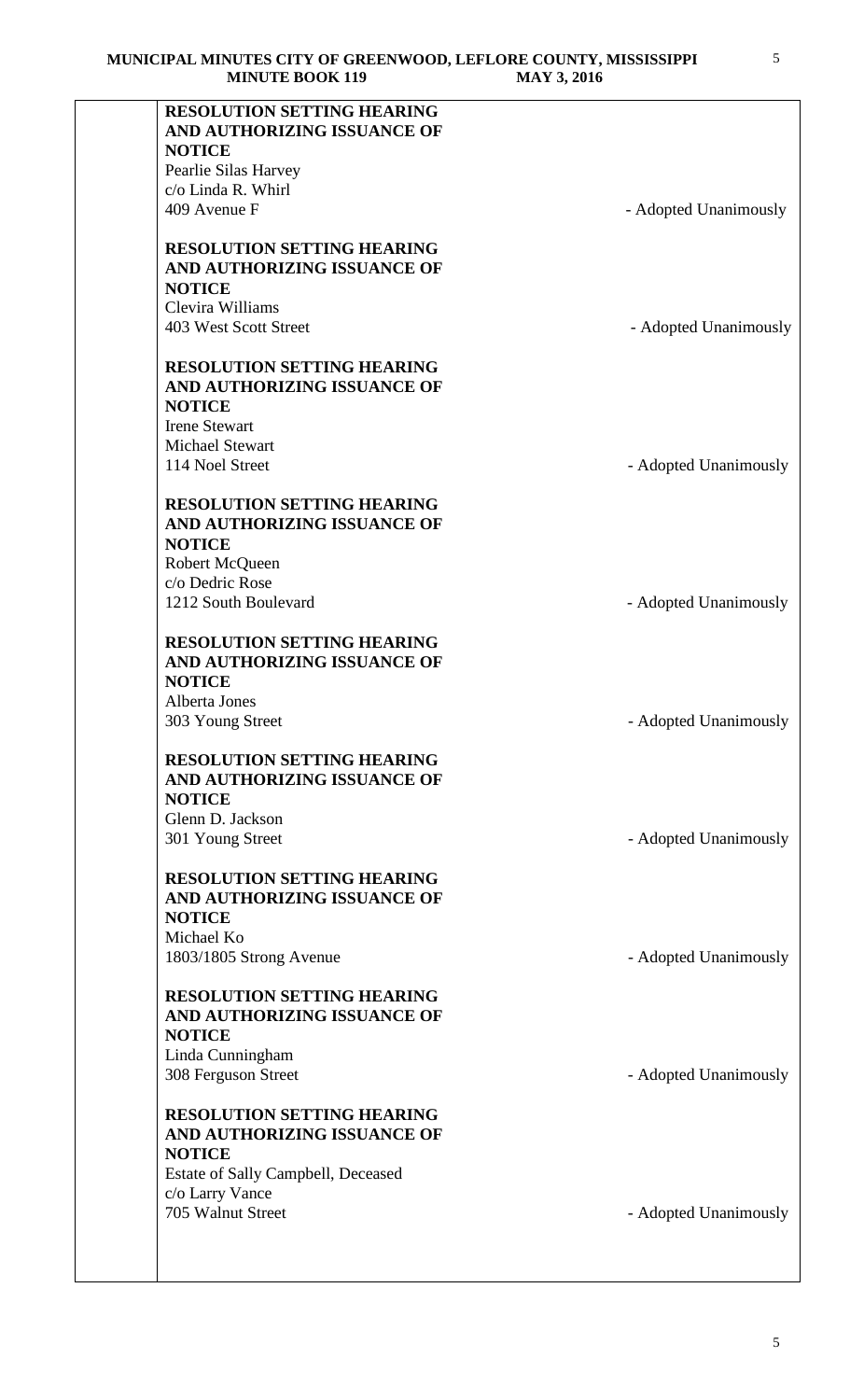| <b>RESOLUTION SETTING HEARING</b> |                       |
|-----------------------------------|-----------------------|
| AND AUTHORIZING ISSUANCE OF       |                       |
| <b>NOTICE</b>                     |                       |
| Louise Williams Lot               |                       |
| 306, 304, and 302 Avenue A        | - Adopted Unanimously |
|                                   |                       |
| <b>RESOLUTION SETTING HEARING</b> |                       |
| AND AUTHORIZING ISSUANCE OF       |                       |
| <b>NOTICE</b>                     |                       |
| Tommie White, III                 |                       |
| 306 Broad Street                  | - Adopted Unanimously |
|                                   |                       |
| <b>RESOLUTION SETTING HEARING</b> |                       |
| AND AUTHORIZING ISSUANCE OF       |                       |
| <b>NOTICE</b>                     |                       |
| <b>Delta Machine Workers</b>      |                       |
| 918 Henderson Street              | - Adopted Unanimously |
|                                   |                       |
| <b>RESOLUTION SETTING HEARING</b> |                       |
| AND AUTHORIZING ISSUANCE OF       |                       |
| <b>NOTICE</b>                     |                       |
| Irene Byrd Bush                   |                       |

Irene Byrd Bush Diane Byrd

711 Avenue F - Adopted Unanimously

 Councilperson Charles McCoy addressed property being brought before the Council at the next meeting for tall grass. Betty Stigler said that citations are being issued for tall grass. Police Chief Ray Moore said that the City's Litter Control Officer William Blake patrols the city daily looking for tall grass, trash, debris and other violations. He said if Blake finds such violations, he can issue a citation to the property's owner. Councilperson Johnny Jennings asked if it would be possible for council members to be given a list of the properties that have received notices to keep Council informed of problem areas in the city. Chief Moore said each council member can receive a list of the citations issued.

#### **IN RE: POLICY ISSUES AGENDA - NONE**

#### **IN RE: ROUTINE AGENDA IN RE: CONSENT AGENDA IN RE: MINUTES**

 Motion was made by Councilperson Charles E. McCoy, Sr., seconded by Councilperson Lisa Cookston, to adopt the minutes of the April 19, 2016 City Council meeting. A vote was taken, Councilpersons Johnny Jennings, Lisa Cookston, Ronnie Stevenson, Charles E. McCoy, Sr., Andrew Powell, and David Jordan all voted YEA. Councilperson Carl Palmer being absent. The President declared the motion passed and adopted.

# **RESOLUTION AUTHORIZING A DONATION IN THE AMOUNT OF \$6,000.00 TO MISSISSIPPI VALLEY STATE UNIVERSITY FOR THE UNIVERSITY'S 3RD ANNUAL FIRST LADY'S SCHOLARSHIP LUNCHEON FUND - Adopted Unanimously**

**A RESOLUTION AUTHORIZING THE EXPENDITURE OF FUNDS FOR ADVERTISEMENT UNDER THE PROVISIONS OF M.C.A §17-3-1 AND §17-3-3 TO ASSIST THE GREENWOOD LITTLE THEATRE** - **Adopted Unanimously**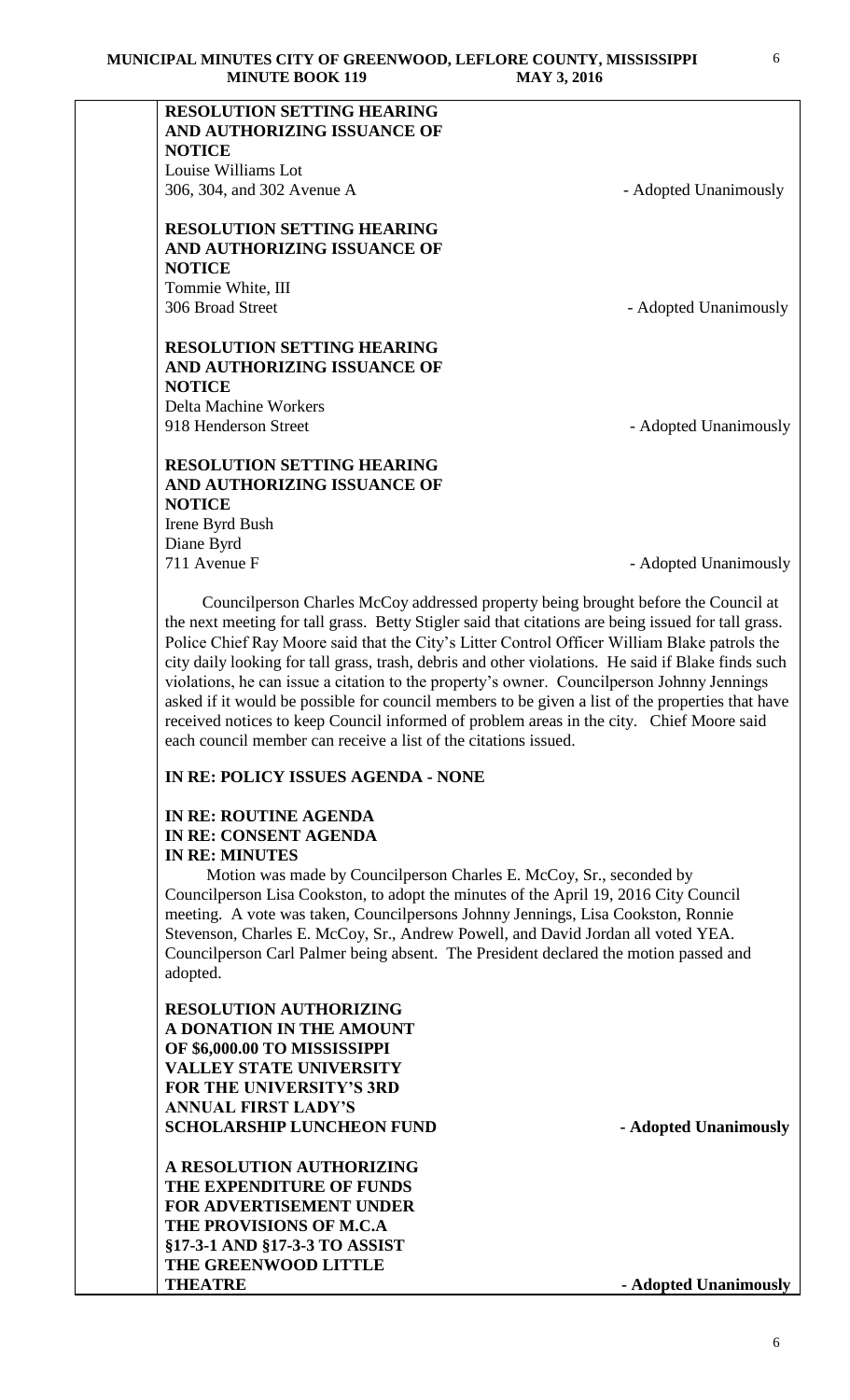### **AN ORDER REVISING THE BUDGET FOR THE FISCAL YEAR 2015-2016 AS AUTHORIZED BY CHAPTER 519 OF LAWS OF MISSISSIPPI FOR 1985.**

**WHEREAS**, provisions of Chapter 519 of the Laws of Mississippi of 1985, as amended, municipal budgets for fiscal year may be revised under circumstances as set forth therein and;

**WHEREAS**, it affirmatively appears that there remains in certain funds an unexpended sum not needed or expected to be needed for the purpose or purposes for which it was appropriated in said budget and that the same should be transferred to another code where needed.

 **IT IS THEREFORE, ORDERED** that the budget for the fiscal year beginning October 1, 2015 and ending September 30, 2016, be and the same is hereby revised and amended so as to make the following changes, to wit:

It is requested that the budget for the Municipal Court for the fiscal year 2015- 2016 be amended and changed as follows:

|                            |                           | Account # Description Current Budget | Increase | Decrease | <b>Revised Budget</b> |
|----------------------------|---------------------------|--------------------------------------|----------|----------|-----------------------|
|                            | 001-102-690 Mis. Expenses | 500.00                               |          | 500.00   | 0.00                  |
|                            | 001-102-635 Equip. Maint. | 392.73                               |          | 392.73   | 0.00 <sub>1</sub>     |
| $001 - 102 - 685$ Training |                           | 1430.00                              | 892.73   |          | 2322.73               |

The above constitutes a transfer of funds only and does not increase or decrease the overall budget.

Respectfully submitted,

Carlos Palmer

Municipal Court Judge

 The above and foregoing order having first been reduced to writing was considered section by section and then as a whole, having been introduced by Councilperson Charles E. McCoy, Sr., was duly seconded for adoption by Councilperson Lisa Cookston, and upon a vote being called received the following vote:

| <b>COUNCILPERSON</b>    | YEA    | <b>NAY</b> |
|-------------------------|--------|------------|
| Johnny Jennings         | X      |            |
| Lisa Cookston           | X      |            |
| <b>Ronnie Stevenson</b> | X      |            |
| Charles E. McCoy, Sr.   | X      |            |
| <b>Andrew Powell</b>    | X      |            |
| David Jordan            | X      |            |
| Carl Palmer             | Absent |            |
|                         |        |            |

The President of the Council then declared the motion passed and adopted this the 3rd day of May, 2016.

RONNIE STEVENSON PRESIDENT OF THE COUNCIL

CAROLYN MCADAMS, MAYOR

ATTEST: CINDERELLA M. MORRIS, DEPUTY CLERK

It is requested that the budget for the Solid Waste Enterprise Fund for fiscal year ending September 30, 2016, be amended and changed as follows, to wit:

|               | <b>ACCOUNT DESCRIPTION</b>                | CURRENT       | INCREASE   | DECREASE   | <b>NEW</b>    |
|---------------|-------------------------------------------|---------------|------------|------------|---------------|
| <b>NUMBER</b> |                                           | <b>BUDGET</b> |            |            | <b>BUDGET</b> |
|               | $420-224-540$ Fuel & Lubricants           | \$45,000.00   |            | \$5,000.00 | \$40,000.00   |
|               | 420-220-580 Motor Veh Rep Mat \$18,025.00 |               | \$5,000.00 |            | \$23,025.00   |

This revised budget amendment constitutes neither an increase nor decrease to the Solid Waste Enterprise Fund. Nick Joseph, Jr., CPA City Clerk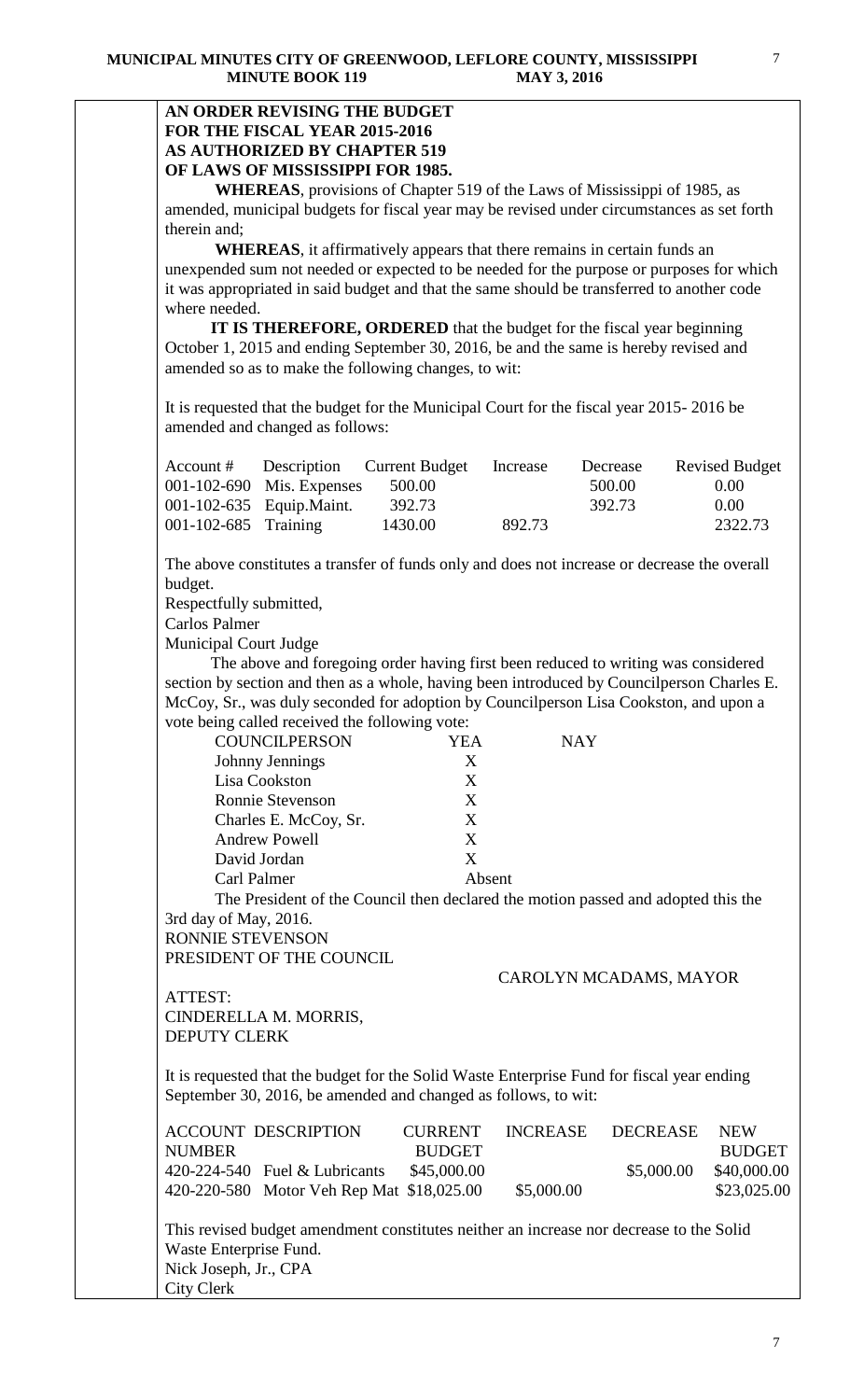|                             | The above and foregoing order having first been reduced to writing was considered               |
|-----------------------------|-------------------------------------------------------------------------------------------------|
|                             | section by section and then as a whole, having been introduced by Councilperson Charles E.      |
|                             | McCoy, Sr., was duly seconded for adoption by Councilperson Lisa Cookston, and upon a           |
|                             | vote being called received the following vote:                                                  |
| <b>COUNCILPERSON</b>        | <b>YEA</b><br><b>NAY</b>                                                                        |
| Johnny Jennings             | X                                                                                               |
| Lisa Cookston               | X                                                                                               |
| <b>Ronnie Stevenson</b>     | X                                                                                               |
|                             | X<br>Charles E. McCoy, Sr.                                                                      |
| <b>Andrew Powell</b>        | X                                                                                               |
| David Jordan                | X                                                                                               |
| Carl Palmer                 | Absent                                                                                          |
|                             | The President of the Council then declared the motion passed and adopted this the               |
| 3rd day of May, 2016.       |                                                                                                 |
| RONNIE STEVENSON            |                                                                                                 |
|                             |                                                                                                 |
| PRESIDENT OF THE COUNCIL    |                                                                                                 |
|                             | CAROLYN MCADAMS, MAYOR                                                                          |
| ATTEST:                     |                                                                                                 |
| CINDERELLA M. MORRIS,       |                                                                                                 |
| <b>DEPUTY CLERK</b>         |                                                                                                 |
|                             |                                                                                                 |
|                             | <b>RESOLUTION AUTHORIZING THE MAYOR</b>                                                         |
|                             | AND CITY CLERK TO DO ALL THINGS                                                                 |
|                             | <b>REASONABLE AND NECESSARY TO PAY</b>                                                          |
|                             | ALL OBLIGATIONS ON THE DOCKET OF                                                                |
| <b>CLAIMS</b>               |                                                                                                 |
|                             | <b>WHEREAS</b> , the City from time to time incurs necessary reasonable expenses;               |
| and,                        |                                                                                                 |
|                             | <b>WHEREAS</b> , all lawful obligations should be timely paid.                                  |
|                             | NOW, THEREFORE, BE IT RESOLVED BY THE COUNCIL OF THE CITY                                       |
|                             | OF GREENWOOD, LEFLORE COUNTY, MISSISSIPPI:                                                      |
|                             | <b>SECTION 1:</b> The Mayor and the City Clerk should be and they are hereby                    |
|                             | authorized to do all things reasonable and necessary to pay all those obligations listed in the |
|                             | "DOCKET OF CLAIMS," BOOK 64, CITY OF GREENWOOD, MAY 3, 2016, CITY                               |
| <b>COUNCIL MEETING.</b>     |                                                                                                 |
|                             | The above and foregoing resolution, after having been first reduced to writing and              |
|                             | read by the Clerk of the Council, was introduced by Councilperson Charles E. McCoy, Sr.,        |
|                             | seconded by Councilperson Lisa Cookston, and was adopted by the following roll call to-wit:     |
|                             | <b>YEAS</b><br><b>NAYS</b>                                                                      |
|                             | Johnny Jennings                                                                                 |
|                             | Lisa Cookston                                                                                   |
|                             | Ronnie Stevenson                                                                                |
|                             | Charles E. McCoy, Sr.                                                                           |
|                             |                                                                                                 |
|                             |                                                                                                 |
|                             | <b>Andrew Powell</b>                                                                            |
|                             | David Jordan                                                                                    |
|                             | Carl Palmer - Absent                                                                            |
|                             |                                                                                                 |
|                             | IN RE: APPOINTMENT AGENDA                                                                       |
| A RESOLUTION APPOINTING     |                                                                                                 |
| <b>DESIGNATED POLICE</b>    |                                                                                                 |
| <b>DEPARTMENT EMPLOYEES</b> |                                                                                                 |
| AS DEPUTY CLERKS OF THE     |                                                                                                 |
| <b>MUNICIPAL COURT</b>      | - Adopted Unanimously                                                                           |
|                             |                                                                                                 |
|                             | IN RE: ROUTINE ITEMS AGENDA                                                                     |
|                             | A RESOLUTION AUTHORIZING                                                                        |
|                             | <b>RETIRED CAPTAIN EDWALDO</b>                                                                  |
|                             | <b>WRIGHT TO PURCHASE HIS CITY</b>                                                              |
| <b>ISSUED SIDEARM</b>       | - Adopted Unanimously                                                                           |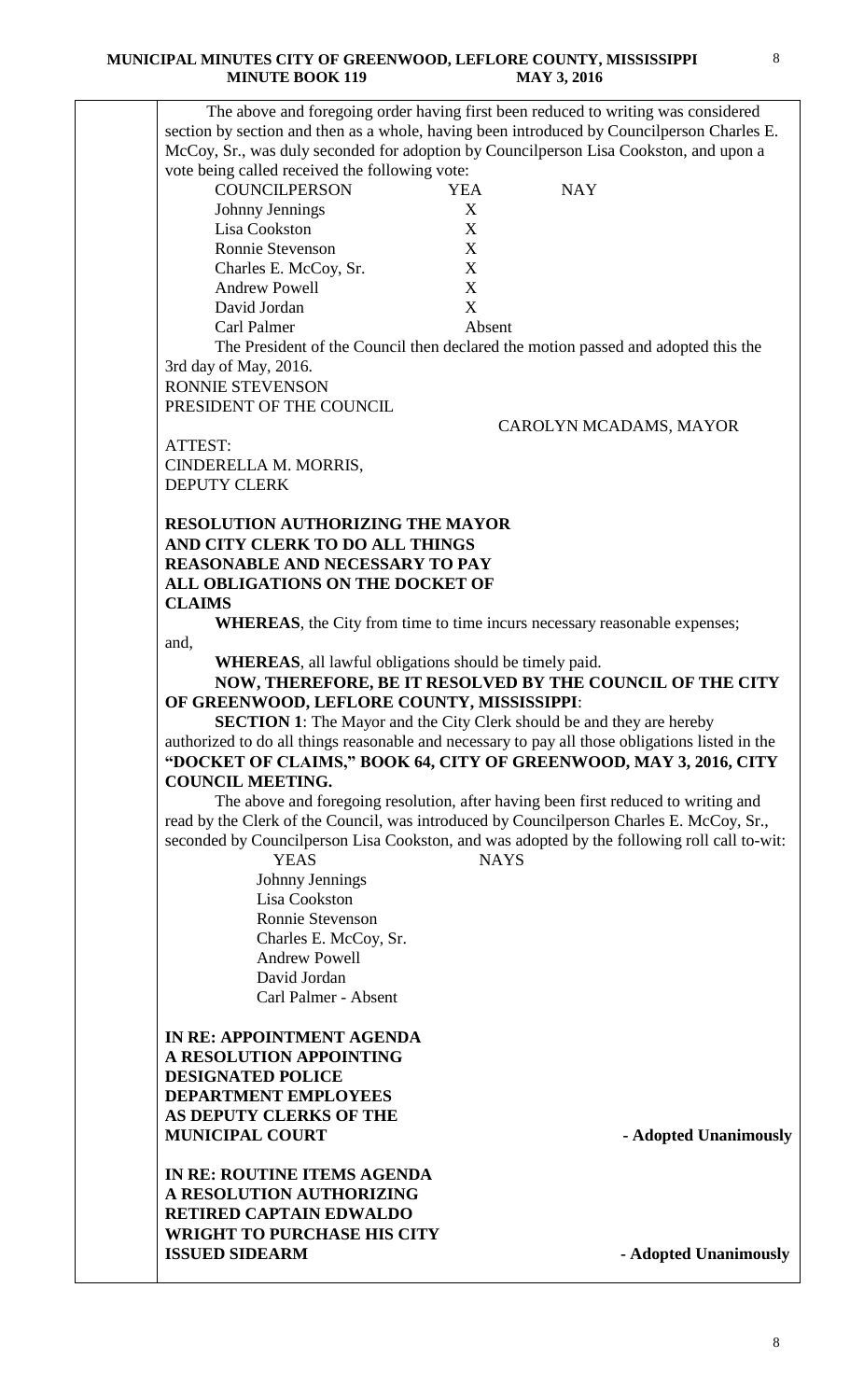### **A RESOLUTION AUTHORIZING RETIRED LIEUTENANT LOUIS ROBERSON TO PURCHASE HIS CITY ISSUED SIDEARM** - **Adopted Unanimously**

Tommy Gregory explained the following resolution to the Council. He said the grant will seek \$307,550.00 in CDBG funds to be matched in the amount of \$359,157.00 in DEO funds for improvements to the waste water treatment facilities.

### **A RESOLUTION AUTHORIZING COMMITMENT OF MATCHING FUNDS UNDER THE 2016 MISSISSIPPI COMMUNITY DEVELOPMENT BLOCK GRANT (CDBG) PUBLIC FACILITY PROGRAM - Adopted Unanimously**

Mayor McAdams asked Thomas Gregory to speak on the following two resolutions. Thomas Gregory said he had received several bids and that the two companies on the agenda today provided the best services. He said the companies will provide internet and telephone services for all departments within the city. He said the costs for internet and telephone services are within the budget.

## **A RESOLUTION OF THE CITY COUNCIL AUTHORIZING THE EXECUTION OF A THREE YEAR AGREEMENT WITH INLINE FOR DATA SERVICE** *Adopted Unanimously*

**A RESOLUTION OF THE CITY COUNCIL AUTHORIZING THE EXECUTION OF A THREE YEAR AGREEMENT WITH TEC FOR VOICE SERVICE - Adopted Unanimously** 

# **IN RE: STUDY AGENDA – NONE**

Council President Ronnie Stevenson reminded Council of the City's Blood Drive Donation in the City's Parking Lot located on the Corner of Washington Street on May 10th.

 **THERE BEING NO FURTHER BUSINESS, THIS MEETING WAS ADJOURNED** 

#### **RONNIE STEVENSON, PRESIDENT**

 **JOHNNY JENNINGS, VICE PRESIDENT**

 **LISA COOKSTON**

 **CHARLES E. MCCOY, SR.** 

#### **ANDREW POWELL**

#### **DAVID JORDAN**

#### **CARL PALMER**

#### **CERTIFIED BY:**

**NICK JOSEPH, JR., CITY CLERK**